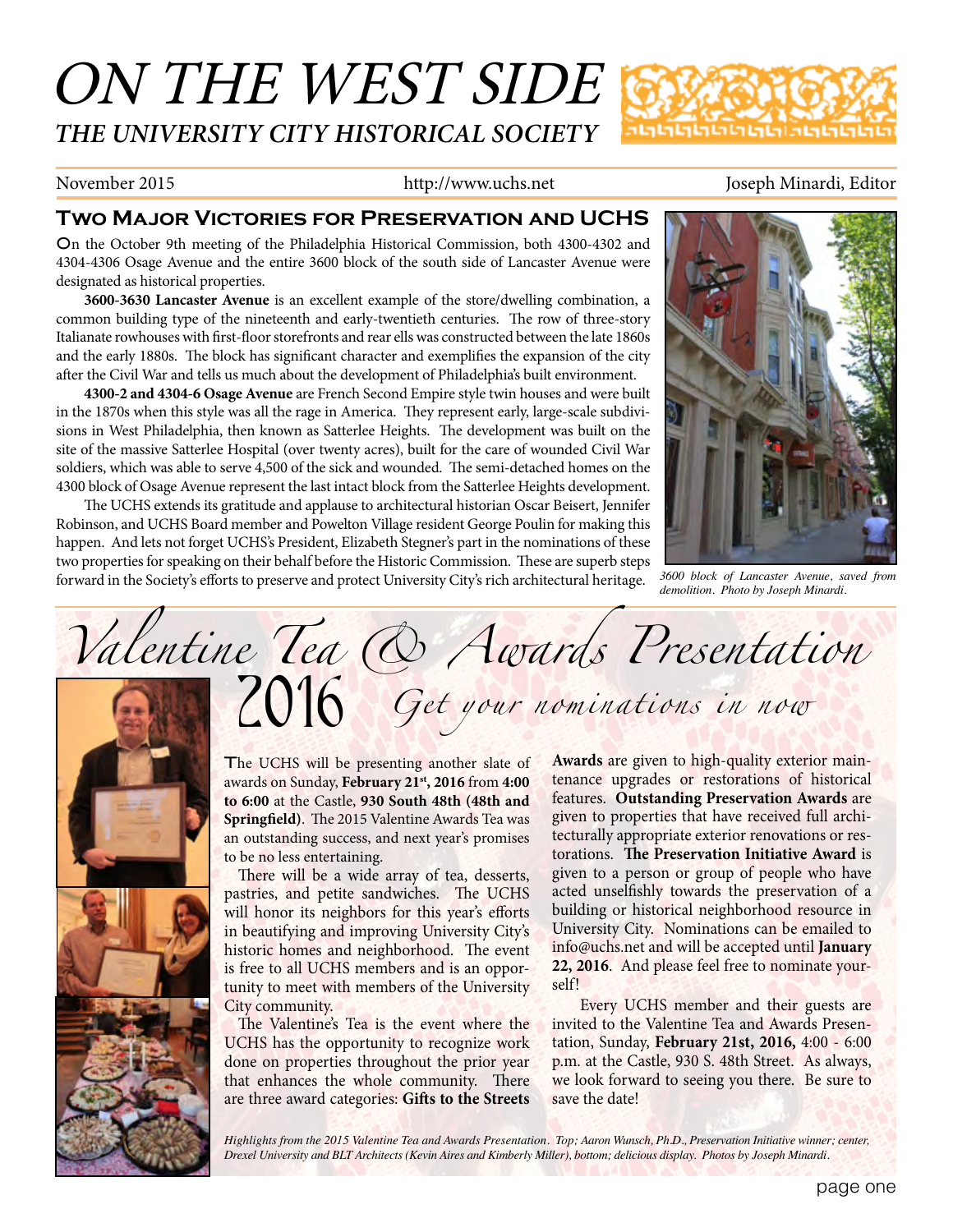#### **Historic Districts and Commissions**

Historic district designation has several purposes: to recognize historically heritage and aesthetic value of a particular area, and to prevent unwanted incursions into it. The elements such designation seeks to preserve are usually exterior ones: façades, paving, lighting fixtures, plantings -pleasant streetscapes. Generally, districts, commissions, and accompanying regulations are not as concerned with interiors and other features not visible from the street, although these may be valuable to each building individually and to its relative standing among buildings in the district.

In some cities historic districts are strictly regulated by local zoning ordinances especially designed to preserve the aesthetics of the district. Such ordinances restrict development and limit the alterations allowed on significant buildings. In addition to standard use, density, mass, and height regulations, they cover definitions of boundaries, architectural values to be preserved, and specific design controls.

A historic district commission is a body that regulated change within a historic district, enforces zoning regulations, and reviews and decides on proposed alterations, demolitions, and new construction within the district. Its criteria are generally based on zoning regulations, the existing design vocabulary, and relationships between structures. Criteria should be objective, flexible, and understandable, taking into account social and commercial needs as well as design considerations. They should not limit change to purist reproductions and restorations, but should require that alterations and new construction be compatible in scale and design with the surrounding structures.

As concern for architectural preservation has grown lately, communities throughout the United States have established increasing numbers of historic districts and commissions to watch over those districts and the significant buildings in them. A historic district is a specific geographic area having a concentration of historically or architecturally important buildings or structures, a large proportion of which have a common heritage or aesthetic. Districts may be National Historic Landmarks, may be listed on the National Register, a state or local inventory, or all of the above. Such designations give all significant buildings in the district the privileges of the particular categories in which the district is listed. state offices or Historic Preservation or other agencies or individuals may suggest appropriate buildings to the National Park Service. National Landmark status gives a building or site a number of advantages in addition to prestige. Matching grants-in-aid (up to 50% of the total cost of a project) may be available for acquisition, surveys, and restoration of landmark properties. Grants are administered by he states in cooperation with the Department of the Interior. In Pennsylvania the Bureau for Historic Preservation is the agency responsible for grant administration. Landmarks are protected from demolition or harm by Section 106

Throughout the country there is great variety in the kinds of historic district legislation and powers and commissions. The Philadelphia Historical Commission, established in 1955, was the first such body in the nation to have jurisdiction over an entire city.

#### **Landmarks**

In 1935 when the Historic Sites act authorized the National Park Service to survey and preserve historic sites, buildings, and objects, the intention was to locate properties for inclusion in the National Park System. Over time it became clear that there were numerous eligible properties that could never become part of that system, and in 1960 the National Historic Landmark program was established to recognize private property of particular historical distinction.

Interior staff to assure that they remain eligible. Landmarks are generally nominated by National Park Service staff in Washington, although

of the National Historic Preservation Act of 1966. They also are protect in certain cases by tax laws that provide advantages for rehabilitation of commercial landmark structures.

#### **National Register**

The 1966 National Historic Preservation Act, in an effort to extend recognition beyond the level of the nationally significant, authorized the establishment of the National Register of Historic Places. The National Register recognizes historic building, sites, objects, and districts that have state, regional, and local significance, in addition to those that have national significance. It is the official list of the nation's cultural resources considered worthy of preservation.

The designation National Historic Landmark is the highest honor given by the federal government to a building, site, object, or district. Landmarks are important to the nation as a whole, as well as to a state or locality. In order to qualify, a property must "possess exceptional value or quality in illustrating or interpreting the historical heritage of our nation." Above all, it must have, and continue to maintain, "integrity," that is, "original workmanship, original location, and intangible elements of feeling and association." In addition to physical and historical integrity, a landmark must also have an appropriate use and relationship with its surroundings. Landmarks are visited periodically by Department of the made to the Board of Licenses and Inspections Review. The Department of Licenses and Inspections is responsible for inspection of designated historic properties and for assuring compliance with commission regulations. Information on local designation of historic buildings and districts and requirements for permit applications may be obtained from the Philadelphia Historical Commission. From *Historic Rittenhouse: A Philadelphia Neighborhood*, University of Pennsylvania Press, Philadelphia, PA, 1986

Amendments to the 1966 act require that all properties eligible for the National Register be nominated to it. Such properties are identified through surveys coordinated by state offices of Historic Preservation. In Pennsylvania, nominations to the National Register are made through the State Bureau for Historic Preservation. If approved by the bureau's Preservation Board, they are forwarded to the Office of Cultural Resources in Washington for consideration and official designation. Anyone, with the owner's consent, may nominate a property to the National Register. A district nomination must be approved by at least 50% of the owners of property within the district boundaries.

#### **City Designation**

At the local level the Philadelphia Historical Commission designates buildings, structures, sites, objects, and districts as significant. Criteria used are similar to those of the National Register, but are more localized. All National Landmarks and National Register properties and districts are reviewed for city designation. Historic designation is obtained by applying to the Philadelphia Historical Commission.

Designated buildings and significant buildings with designated districts cannot be altered or demolished without prior review by the commission. (Alteration includes any changes for which a permit may be needed.) Commission review is automatic upon application for a building permit for a designated district. Criteria for alteration are based on the Secretary of the Interior's Standards for Rehabilitation. The commission may approve the permit, approve it on certain conditions, deny the request, or postpone a decision for six months in order to search for alternative solutions. Appeals of commission decisions are

#### Q: W**hat is the best way to care for an old-fashioned cornice?**

A: Old-fashioned tempera paints are water-soluable and can be removed with water. You can use water-soaked rags or sponges to wet the old paint, but this is a messy job and cannot be easily done without also soaking the walls and the floor. A steam sprayer (which can be rented), used for stripping wallpaper, does the job with less fuss.

When tempera is thoroughly damp you can scrub it out of crevices with a bottle brush or nail brush - and sometimes you can use a small spoon to gently to clean out the hollows. For intricate work, you may need to use wood-working tools bought from an art shop.

It is not advisable to paint tempera-laden plaster relief with oil-based paint as a stopgap until you can find time for a proper cleaning job. First, the oil-based paint cannot get a proper "purchase" on top of the flaky tempera; and secondly it will ultimately make the tempera much more difficult to remove.

From *Period Details: A Sourcebook for House Restoration*, Crown Publishers, New York, NY, 1987

### **Caring for An Old Cornice**

### Ask the Experts

#### **UCHS Welcomes New Board Member**

K**elly E. Wiles** graduated from the College of Charleston in 2010 *cum laude*, with a Bachelor's of Arts in Historic Preservation and Community Planning as well as a Bachelors in Art History. Upon graduation from CofC, she held the position of Senior House Interpreter and Administrator at the Joseph Manigault (c. 1803) and Heyward-Washington (c. 1772) Houses, operated by the Charleston Museum. She received her master's degree in Historic Preservation in 2013 from the University of Pennsylvania. While at Penn, Ms Wiles completed internships with various non-profits and historic sites, including the National Society of the Colonial Dames of America, Wyck Association, Eastern State Penitentiary and the Philadelphia Society for the Preservation of Landmarks. She worked on multiple international preservation projects in Chile and Cyprus. She also held the Fall 2013 Digital Library Internship at Villanova University. Since 2013, she has served as an architectural historian for RGA, Inc., a cultural resources management firm based in Cranbury, New Jersey. She has lived in West Philadelphia since 2013 and currently resides on Springfield Avenue. She is originally from Rock Hill, South Carolina. Kelly replaces Moira Nadal who left the Philadelphia area to accept a position in Washington, DC.

### Did you know?

Maps and atlases from the 1840s to c. 1910 reveal an overall but uneven, pocketed development of West Philadelphia as a dense residential area, as a suburb in the city. Development occurred laterally along transportation corridors and within quadrants. Some neighborhoods like Mantua filled in quickly and densely with row houses; others, like nearby Powelton, maintained a stately quality with detached homes or twins on landscaped plots of land or became occupied in stages (i.e., Baltimore Ave). Some emerged directly from the extension of streetcar lines across the Schuylkill River, like Hamilton Village; Haddington, on the other hand, grew internally and only later merged with westward-moving transportation and real estate developments, though without losing its identity. In all instances, however, West Philadelphia neighborhoods became not just places of homes, but of various institutions as well.

*http://www.archives.upenn.edu/histy/features/wphila/history/history2.html*



*Photo courtesy of The University of Pennsylvania Archives. Photo by Joseph Minardi.*

The First Church of Christian Scientists was built in 1911. The Romanesque Revival church was designed by the New York firm of Carrere & Hastings, and is reminiscent of early Italian Christian churches. In 1996 the church was purchased by the University of Pennsylvania and renamed The Rotunda. Today it is used as an arts and cultural center.



*Birds eye view of West Philadelphia and the Market Street Bridge, circa 1905. Joseph Minardi photo collection.*

#### **University City Then & Now:** The Rotunda, 4014 Walnut Street